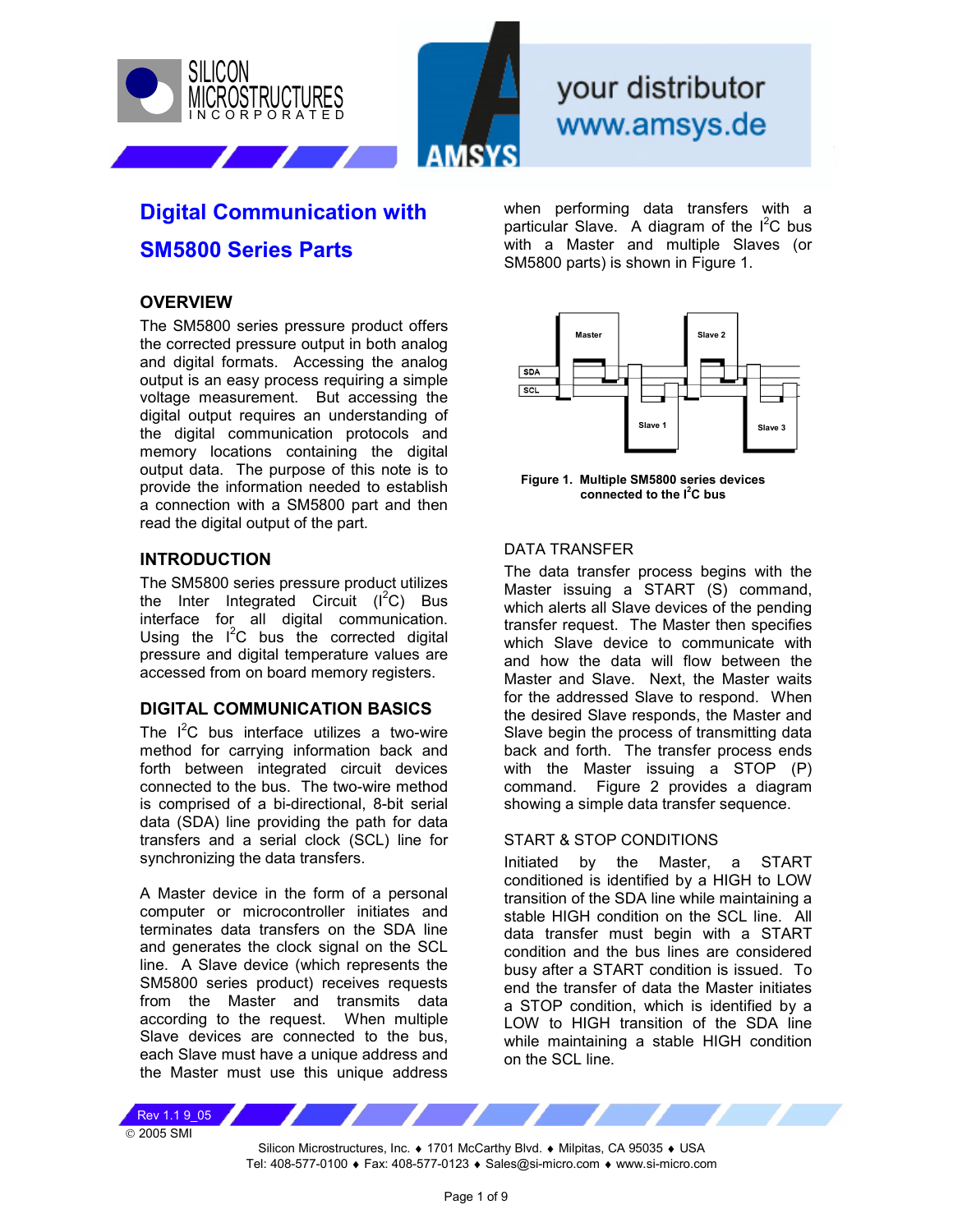**Notes for Digital Communication with SM5800 Series Parts** 

## **APPLICATION NOTE**



**Figure 2. Diagram of a simple data transfer sequence** 

#### DATA FORMAT & VALIDITY

The SDA line is an 8-bit digital line and this defines the size of each byte transferred. An acknowledge bit starts with the Transmitter releasing the SDA line HIGH at the start of the clock cycle immediately following a byte transfer. The Receiver must then pull the SDA line LOW during the HIGH period of the same clock cycle. The set-up and hold times for the SDA and SCL lines are provided in APPENDIX A.

Every byte transferred from Transmitter to Receiver starts with the most significant bit (MSB). Valid data transfers only occur during the HIGH period of the SCL clock. If a Receiver needs time to carry out a request before receiving another byte, it can hold the SCL line LOW. To do this the Receiver performs an internal interrupt to hold the SCL LOW, which forces the Transmitter to wait before sending the next byte. When ready, the Receiver releases the SCL line and data transfer continues.

#### ADDRESSING A SLAVE DEVICE

All Slave devices must have a unique identification or address. A Slave address cannot exceed a length of seven bits. The Slave address shares space in the address byte with a read/write bit and the maximum length of the address byte is eight bits. To construct the address byte, place the Slave address at the MSB of the address byte and place the read/write bit at the least significant bit (LSB).

The address byte always follows a START condition. When an address byte is sent over the SDA line, each Slave compares the MSB of this byte with its own unique address. The Slave with the matching address becomes active and responds by sending an acknowledge bit along the SDA line to the Master. How the Slave responds to the next byte transmitted by the Master following the acknowledgement depends on the read/write bit. When the LSB of the address byte is "1" the Slave transmits data for the Master to read. When the LSB of the address byte is "0" the Slave waits for the Master to write data to the Slave.

 2005 SMI Rev 1.1 9\_05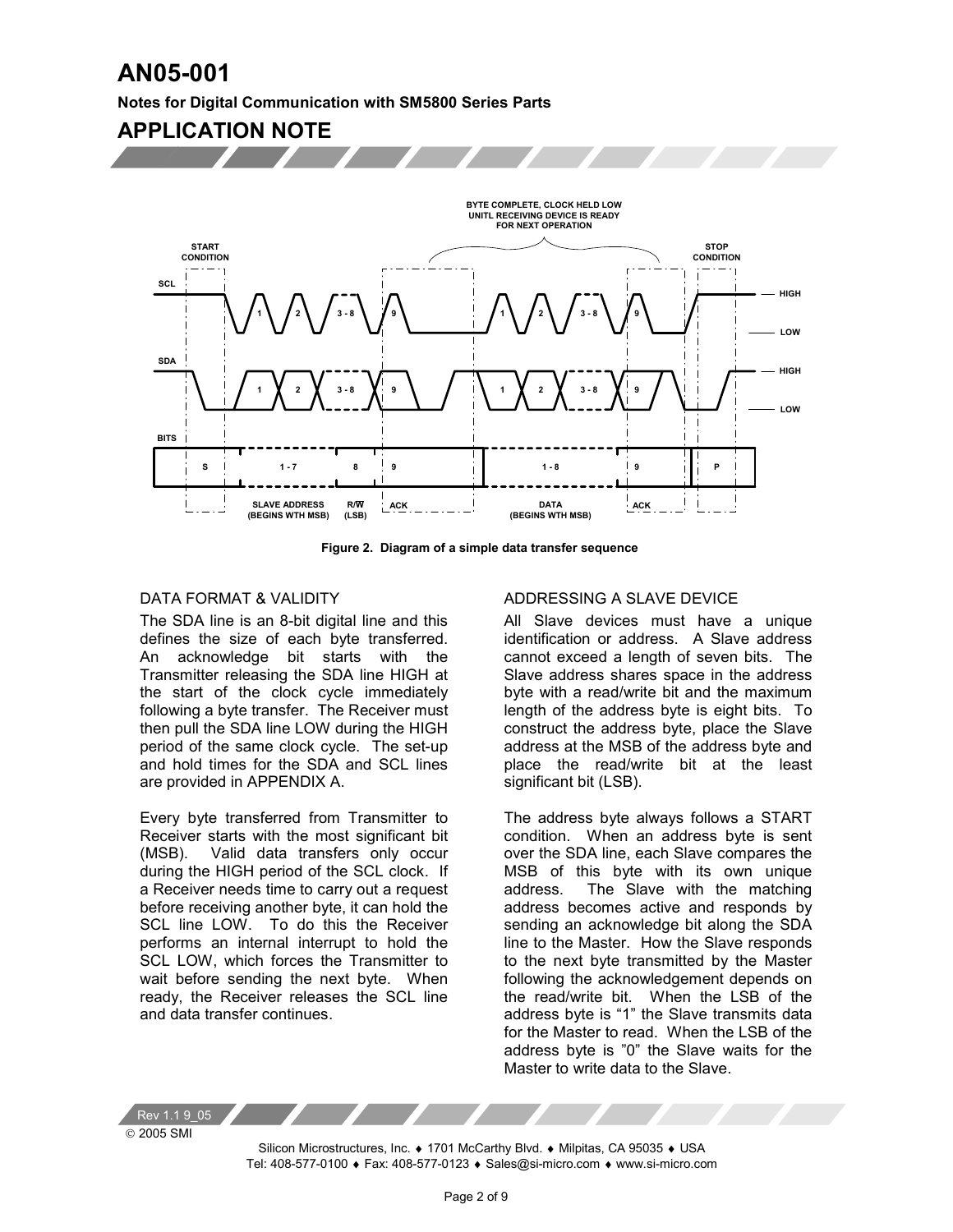

**Notes for Digital Communication with SM5800 Series Parts**

### **APPLICATION NOTE**

#### EEPROM SPECIFIC READ OPERATIONS

The Slave devices with onboard EEPROM contain an internal byte register, which will store the register address of the EEPROM register recently accessed by the Master. To set the value of the internal byte register a *Random Address Read* operation must be performed. Once the internal byte register is set then the value of the EEPROM register corresponding to the address found in the internal byte register can be read repeatedly through the use of the *Current Address Read* operation. The two read operations are detailed in the following:

#### *Random Address Read*

Following the initial START condition, the Master performs a dummy write operation to load the EEPROM register address into the internal byte register. The Slave acknowledges this dummy write operation. The Master then sends a Repeated START (Sr) condition. Following the repeated START condition, the Master again sends the Slave address byte with the read/write bit set to "1". The Slave acknowledges this and outputs the EEPROM register data corresponding to the address stored in the internal byte register. The Master does not acknowledge having received the byte output of the Slave, but instead terminates the data transfer session with a STOP condition. Pseudo code detailing the steps of the random address read operation can be found in APPENDIX B. Figure 3 shows a diagram of the random address read operation.

#### *Current Address Read*

Following a START condition, the Master transmits the first byte with the read/write set to "1". The Slave acknowledges this and outputs the EEPROM register data corresponding to the address stored in the internal byte register. The Master does not acknowledge having received the byte output of the Slave, but instead terminates the data transfer session with a STOP condition. Figure 4 shows a diagram of the current address read operation.







**Figure 4. EEPROM specific Current Address Read operation** 

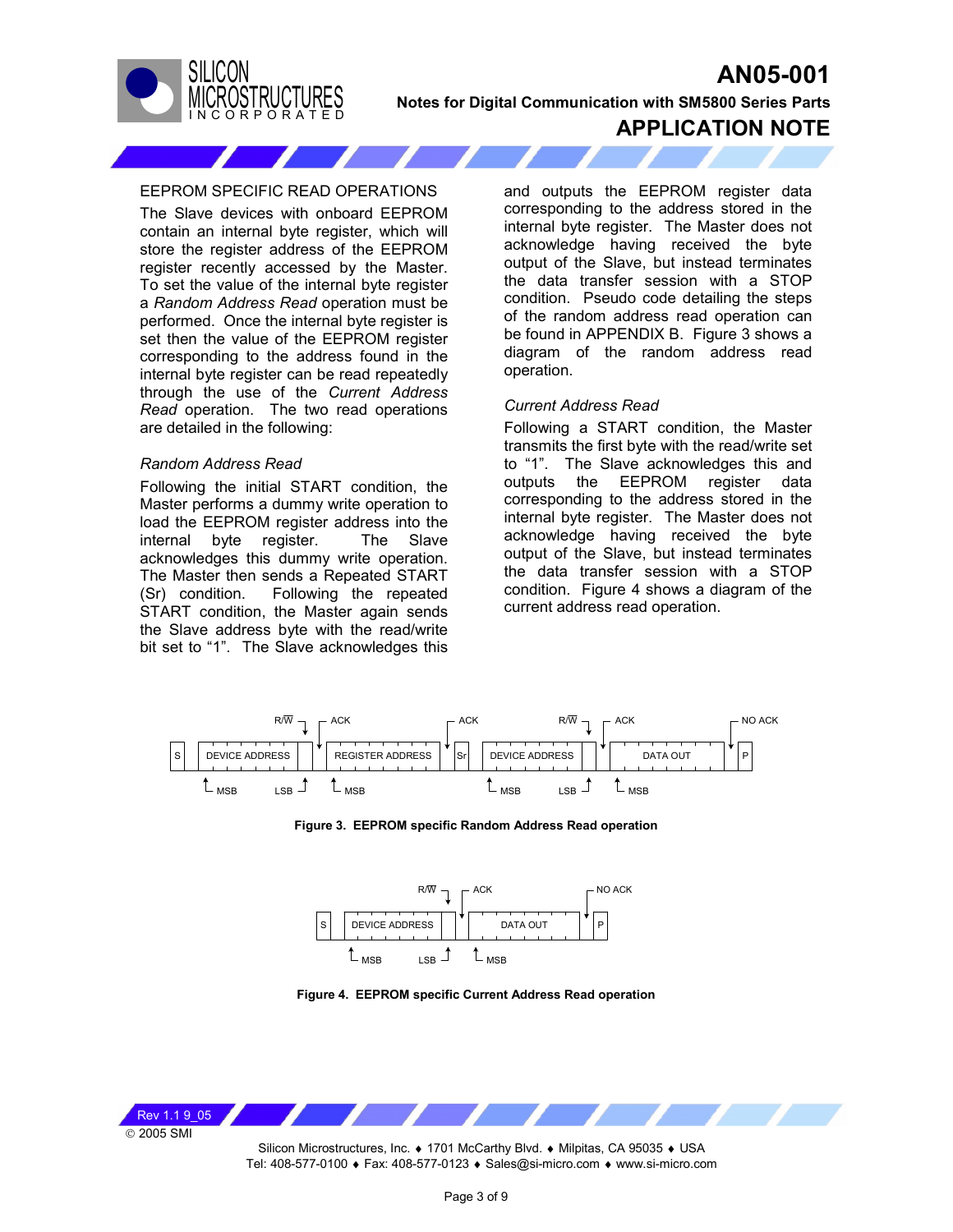#### **Notes for Digital Communication with SM5800 Series Parts**

## **APPLICATION NOTE**



Figure 5. Implementation of Rp and Rs resistors along the I<sup>2</sup>C-bus

#### PRECAUTIONS

To protect devices connected to the SCL and SDA lines, series resistors must be utilized. The series resistors protect against high-voltage spikes traveling along the bus lines and help reduce interference and ringing. In addition to the series resistors, the SCL and SDA lines must be connected to the positive supply voltage (Vdd) using either a current-source or a pull-up resistor. A current-source or pull-up resistor helps maintain the HIGH state of the SCL and SDA lines and ensures that the signals are pulled from the LOW to HIGH state within the set rise time. For bus lines with a low capacitive load (<100pF) use pull-up resistors and when dealing with a high capacitive load (>100pF) use an external current-source pull-up. Figure 5 provides a diagram showing how to implement series and parallel resistors in the  $I^2$ C bus.

#### **ACCESSING THE DIGITAL OUTPUT**

A total of four digital values are accessible through the digital output of the SM5800. These digital values are:

- Band-gap voltage (11-bit)
- Temperature (11-bit)
- Uncorrected pressure (11-bit)
- Corrected pressure (12-bit)

Rev 1.1 9\_05

2005 SMI

The digital output values are stored in addressable memory registers and updated with each clock cycle. The length of the digital output values range from eleven to twelve bits. A single memory register has a maximum capacity of eight bits. Since a single digital output value exceeds the storage capacity of a single register a total of two consecutive memory registers are reserved for each digital output value. Each digital value is split in half with the LSB placed into the first register and the MSB placed into the second register. Table 1 provides a list of the register addresses reserved for the LSB and MSB of each digital output value.

**Table 1. Digital Output Memory Mapping** 

| <b>REGISTER</b> | <b>DESCRIPTION</b>                |
|-----------------|-----------------------------------|
| 128             | Corrected pressure, LSB [5:0]     |
| 129             | Corrected pressure, MSB [11:6]    |
| 130             | Temperature, LSB [5:0]            |
| 131             | Temperature, MSB [11:6]           |
| 132             | Un-corrected pressure, LSB [5:0]  |
| 133             | Un-corrected pressure, MSB [11:6] |
| 134             | Band-gap voltage, LSB [5:0]       |
| 135             | Band-gap voltage, MSB [11:6]      |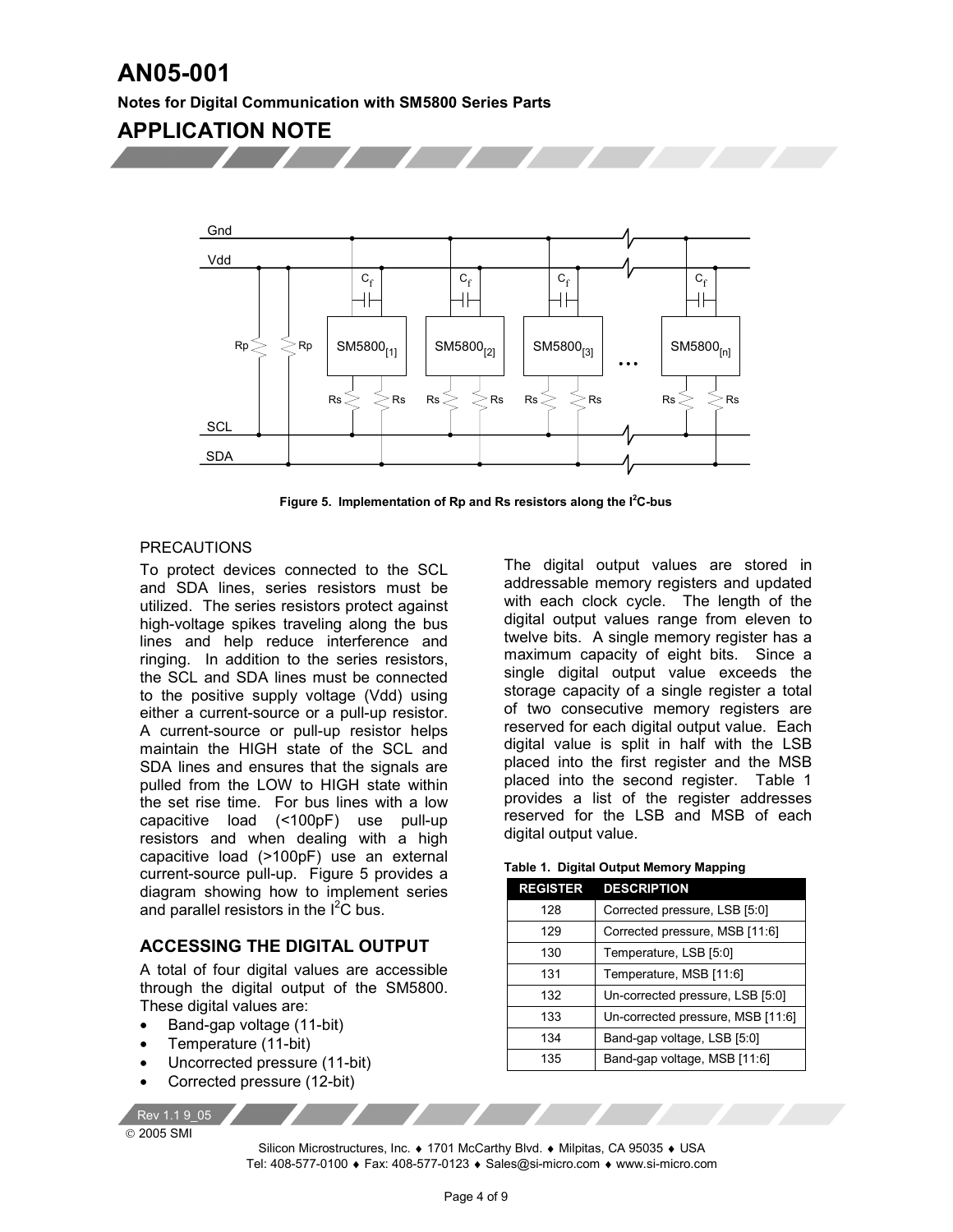



**Notes for Digital Communication with SM5800 Series Parts**

**APPLICATION NOTE**

#### **CONCLUSIONS**

SM5800 series parts are now capable of digital communication through an I<sup>2</sup>C bus interface. The two-wire  $I^{2}C$  bus allows multiple SM5800 series parts to be accessed. Different SM5800 models and pressure ranges can be connected to the same  $I^2C$  bus as long as each SM5800 series part has a unique bus address. Please consult the factory to obtain SM5800 series parts programmed with addresses other than the factory default value of *95*.

The digital interface provides access to the digital band-gap voltage, digital temperature, uncorrected digital pressure, and corrected digital pressure values of a SM5800 series part. Now a SM5800 series part can be used in a purely digital system thus eliminating the need of an analog-to-digital converter for the corrected analog pressure output.

### **APPENDIX A.** *I 2 C Bus Characteristics*

| <b>PARAMETER</b>                                           | <b>MIN</b>  | <b>TYP</b> | <b>MAX</b>               | <b>UNITS</b> |
|------------------------------------------------------------|-------------|------------|--------------------------|--------------|
| <b>SCL</b> frequency                                       | $\Omega$    |            | 100                      | kHz          |
| LOW period of the SCL clock                                | 4.7         |            |                          | μs           |
| HIGH period of the SCL clock                               | 4.0         |            |                          | μs           |
| Rise time for SCL and SDA bus signals                      |             |            | 1000                     | ns           |
| Fall time for SCL and SDA bus signals                      |             |            | 300                      | ns           |
| Set-up time for repeated START condition                   | 4.7         |            | $\overline{\phantom{0}}$ | μs           |
| Set-up time for Data                                       | 250         |            |                          | ns           |
| Set-up time for STOP condition                             | 4.0         |            |                          | μs           |
| SDA transfer rate                                          |             |            | 100                      | kbits/s      |
| LOW level input voltage for each bus line                  | $-0.5$      |            | $0.3 * Vdd$              | $\vee$       |
| HIGH level input voltage for each bus line                 | $0.7 * Vdd$ |            |                          | $\vee$       |
| Supply Voltage, Vdd                                        |             | 5          |                          | $\vee$       |
| Supply Voltage Filter Capacitance, Cf                      |             | 0.1        |                          | pF           |
| Capacitive load per bus line, Cb                           |             |            | 400                      | pF           |
| Parallel Resistor, Rp                                      |             | 10         |                          | $k\Omega$    |
| Series Resistor, Rs                                        |             | 100        |                          | Ω            |
| Noise limit at the LOW level for each device<br>connected  | $0.1 * Vdd$ |            |                          | V            |
| Noise limit at the HIGH level for each device<br>connected | $0.2 * Vdd$ |            |                          | V            |

© 2005 SMI Rev 1.1 9 05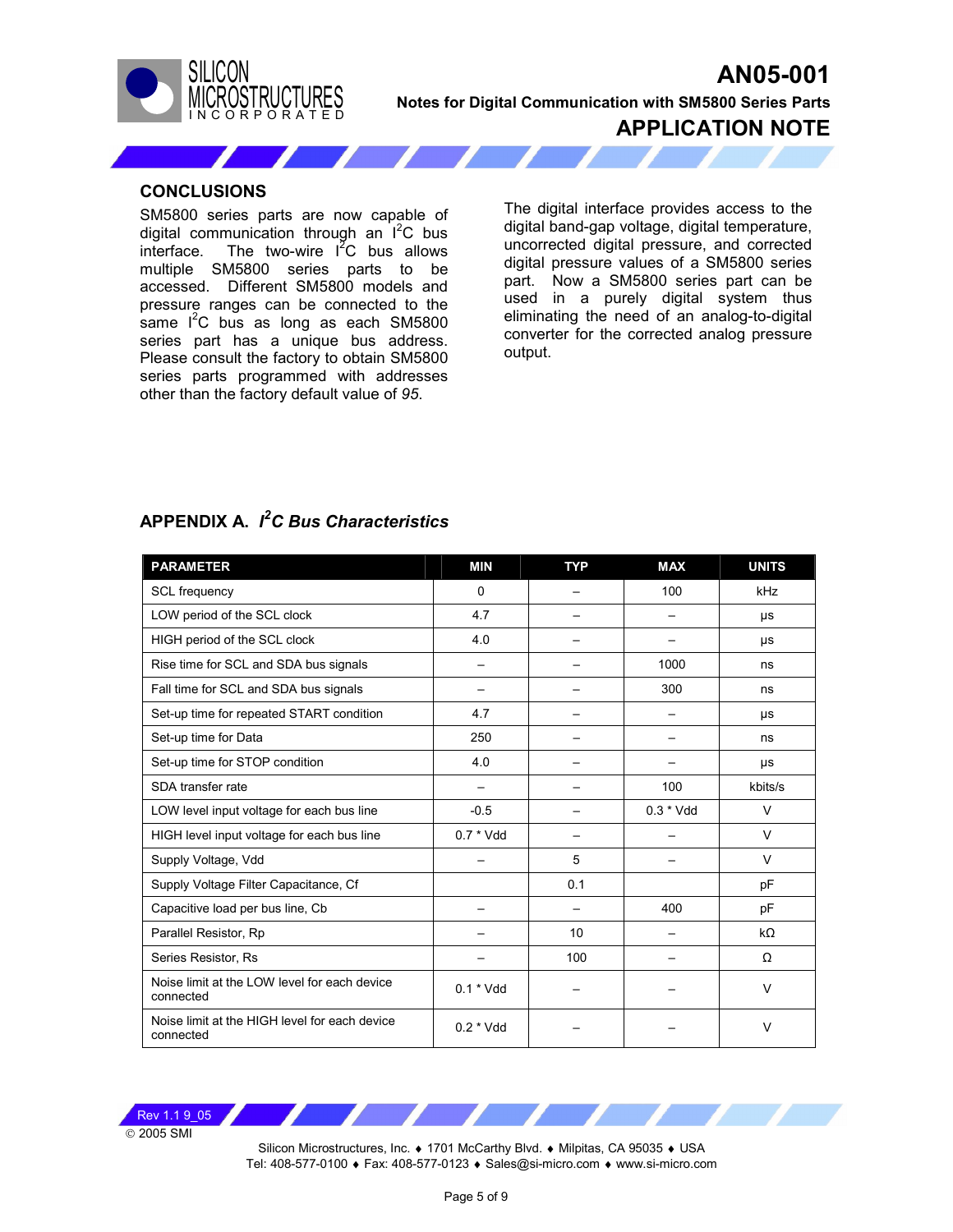**Service** 

### **APPLICATION NOTE**  $\boldsymbol{J}$

<u>and the second property of the second property of the second property of the second property of the second property of the second property of the second property of the second property of the second property of the second</u>

#### **APPENDIX B.** *Random Address Read* **Pseudo Code**

```
//********** MAIN PROGRAM ********** 
START 
  START_CONDITION; 
 DEVICE ADDRESS; \frac{1}{100} //Set the read/write bit to "0" (= write)
  ACKNOWLEDGEMENT; 
  REGISER_ADDRESS; 
  ACKNOWLEDGEMENT; 
  RE-START_CONDITION: 
 DEVICE ADDRESS; //Set the read/write bit to "1" (= read)
  ACKNOWLEDGEMENT; 
 DATA OUT;
  NO_ACKNOWLEDGEMENT; 
 STOP_CONDITION;
END 
//********** SUB-ROUTINES ********** 
START_CONDITION 
 SDA(W) = 0; //Set SDA bus line "low"
  DELAY; 
 SCL(W)=1; //Set SCL bus line "high"
  DELAY; 
DEVICE_ADDRESS 
 n=7; FOR i=0 to n-1 
   SDA(W) = DEVICE ADD(i); //Writing i<sup>th</sup> bit of the Device Address
    DELAY; 
   SCL(W) = 0; //Set \, SCL \, bus \, line \, "low"DELAY;<br>SCL(W) = 1;//Set SCL bus line "high"
    DELAY 
   i=i+1; END; 
 SDA(W) = R_0r_W; //Set the read/write bit
  DELAY; 
 SCL(W) = 0; //Set \, SCL \, bus \, line \, "low" DELAY; 
  SCL(W)=1; //Set SCL bus line "high" 
  DELAY; 
ACKNOWLEDGEMENT 
 SDA(W) = 1; //Set SDA bus line "high"DELAY;<br>SCL(W) = 0;//Set SCL bus line "low"
  DELAY; 
 ACK=SDA(R); //Reading ACK bit DELAY; 
  SCL(W)=1; //Set SCL bus line "high" 
  DELAY; 
REGISTER_ADDRESS 
 n=8;FOR i=0 to n-1<br>SDA(W)=REGISTER ADD(i);
                                       //Writing i<sup>th</sup> bit of the Register Address
   DELAY;<br>SCL(W) = 0;//Set SCL bus line "low"
    DELAY; 
   SCL(W) = 1; //Set \, SCL \, bus \, line \, "high" DELAY 
   i=i+1; END;
```
Rev 1.1 9\_05

2005 SMI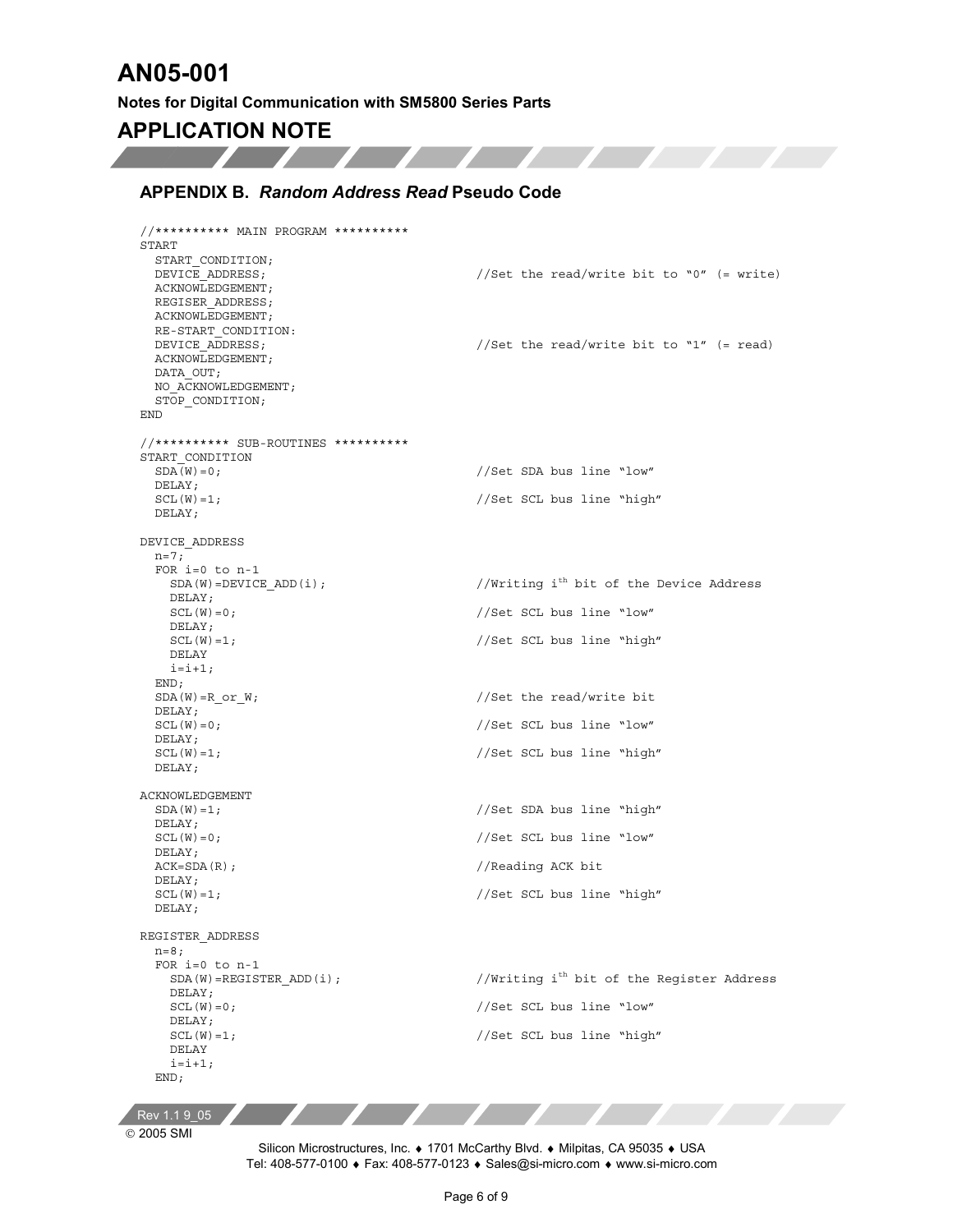

**Notes for Digital Communication with SM5800 Series Parts**

### **APPLICATION NOTE**

 $RE-STATE\_COMDITION$ <br> $SDA(W) = 1;$  DELAY; DELAY;  $\begin{array}{l} \mathtt{DELAY;}\\ \mathtt{SCL(W)=1;} \end{array}$ DELAY;

DATA\_OUT n=8; FOR  $i=0$  to  $n-1$ <br>DATA( $i$ ) = SDA(R); DELAY; DELAY; DELAY  $i=i+1;$  END; NO\_ACKNOWLEDGEMENT

 DELAY; DELAY; DELAY;  $STOP\_COMDITION  
SDA(W) = 0;$ DELAY;<br>SCL $(W) = 0;$ 

DELAY;<br>SDA(W)=1; DELAY;

//Set SDA bus line "high"  $SCL(W) = 0$ ;  $//Set \, SL \, bus \, line \, "low"$  $SDA(W) = 0$ ;  $//Set SDA bus line "low"$ //Set SCL bus line "high"

//Reading i<sup>th</sup> bit of Data Out  $SCL(W) = 0$ ;  $//Set$   $SCL$  bus line "low"  $SCL(W) = 1$ ;  $//Set \, SCL \, bus \, line \, "high"$ 

 SDA(W)=1; //Set SDA bus line "high"  $SCL(W) = 0$ ;  $//Set \, SL \, blue \, line \, "low"$ SCL(W)=1; //Set SCL bus line "high"

> //Set SDA bus line "low" //Set SCL bus line "low" //Set SDA bus line "high"

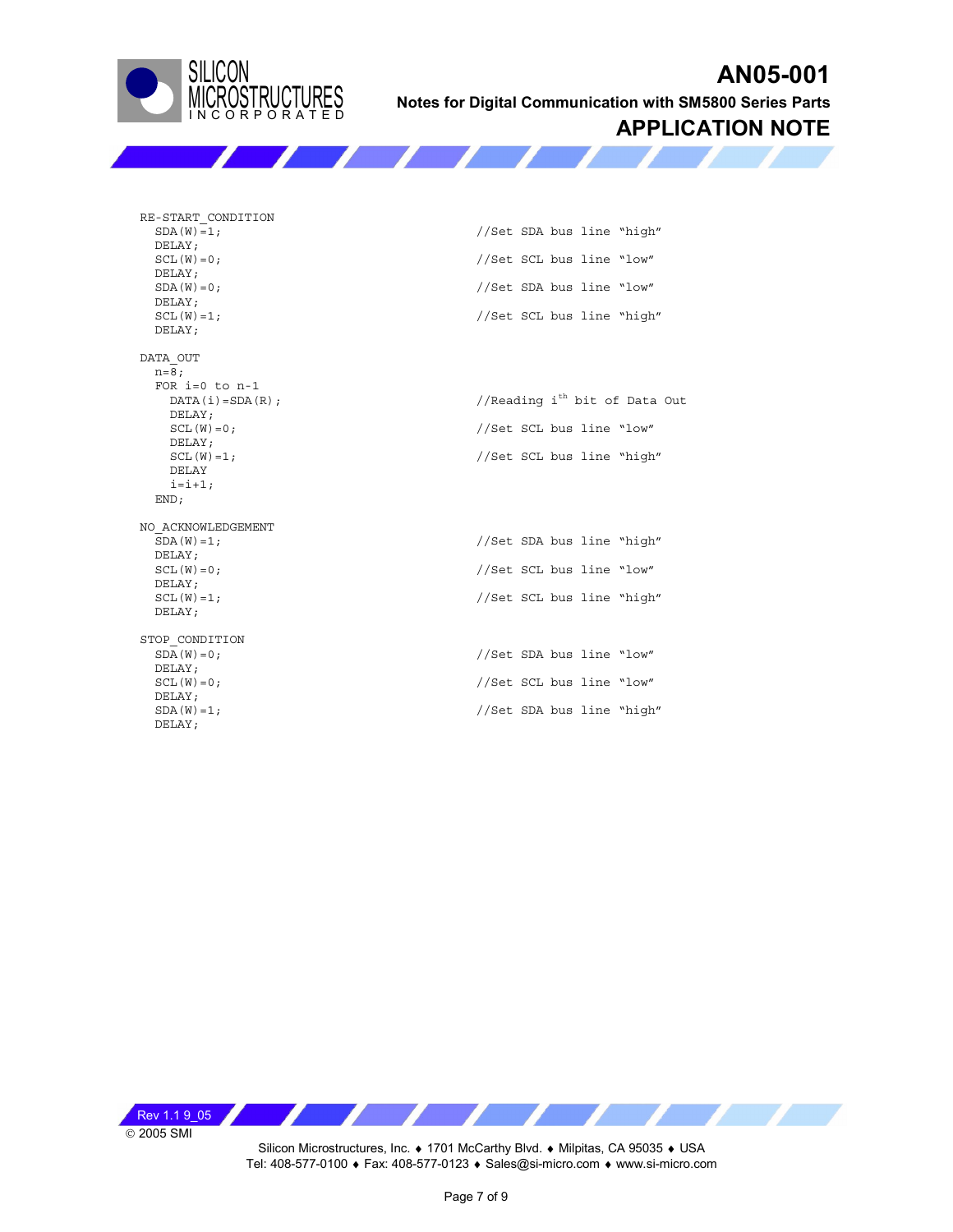**Notes for Digital Communication with SM5800 Series Parts** 

## **APPLICATION NOTE**

### **APPENDIX C. Glossary of Terms**

| ACKNOWLEDGE (ACK) BIT:       | LOW signal sent by the over the SDA line during the $9th$ clock pulse indicating a<br>successful data transfer.                                        |
|------------------------------|--------------------------------------------------------------------------------------------------------------------------------------------------------|
| ADDRESS:                     | 7-bits used to identify a specific SLAVE on the $I^2C$ -bus and found in the MSB of<br>the first byte transmitted after a START condition.             |
| <b>BUS CAPACITENCE (Cb):</b> | Total capacitance of the wire, connections, and pins found on the bus.                                                                                 |
| $I2C$ Bus:                   | Inter Integrated Circuit, a two-wire communication bus consisting of a bi-<br>directional serial data line and a clock line. (Also known as Inter IC.) |
| <b>MASTER:</b>               | A desktop computer or microcontroller. Generates the clock signal and<br>initiates/terminates the data transfer process with a Slave.                  |
| PARALLEL RESISTOR (Rp):      | Resistor placed between the bus and supply voltage lines.                                                                                              |
| $READ(R)$ :                  | 8 <sup>th</sup> bit of the ADDRESS byte with a value of "1".                                                                                           |
| <b>RECEIVER:</b>             | Obtains data transmitted over the SDA line.                                                                                                            |
|                              | REPEATED START CONDITION (Sr): See START Condition. Occurs during the data transfer process.                                                           |
| SERIAL CLOCK (SCL):          | Line used to synchronize data transfers between a Master and Slave device.                                                                             |
| SERIAL DATA (SDA):           | Bi-directional line used to transfer data between a Master and Slave device.                                                                           |
| <b>SERIES RESISTOR (Rs):</b> | Resistor placed between the bus line and a Slave device.                                                                                               |
| START CONDITION (S):         | Transitioning from HIGH to LOW on the SDA line while the SCL line remains<br>HIGH.                                                                     |
| STOP CONDITION (P):          | Transitioning from LOW to HIGH on the SDA line while the SCL line remains<br>HIGH.                                                                     |
| SUPPLY VOLTAGE (Vdd):        | Voltage powering l <sup>2</sup> C devices.                                                                                                             |
| SLAVE:                       | A SM5800 series part. Receives/sends data when addressed by a Master.                                                                                  |
| <b>TRANSMITTER:</b>          | Sends data over the SDA line.                                                                                                                          |
| $WRITE(W)$ :                 | The $8th$ bit of the ADDRESS byte with a value of "0".                                                                                                 |

© 2005 SMI Rev 1.1 9\_05 Z

Z

Z,

Silicon Microstructures, Inc. ♦ 1701 McCarthy Blvd. ♦ Milpitas, CA 95035 ♦ USA Tel: 408-577-0100 ♦ Fax: 408-577-0123 ♦ Sales@si-micro.com ♦ www.si-micro.com

ZZ.